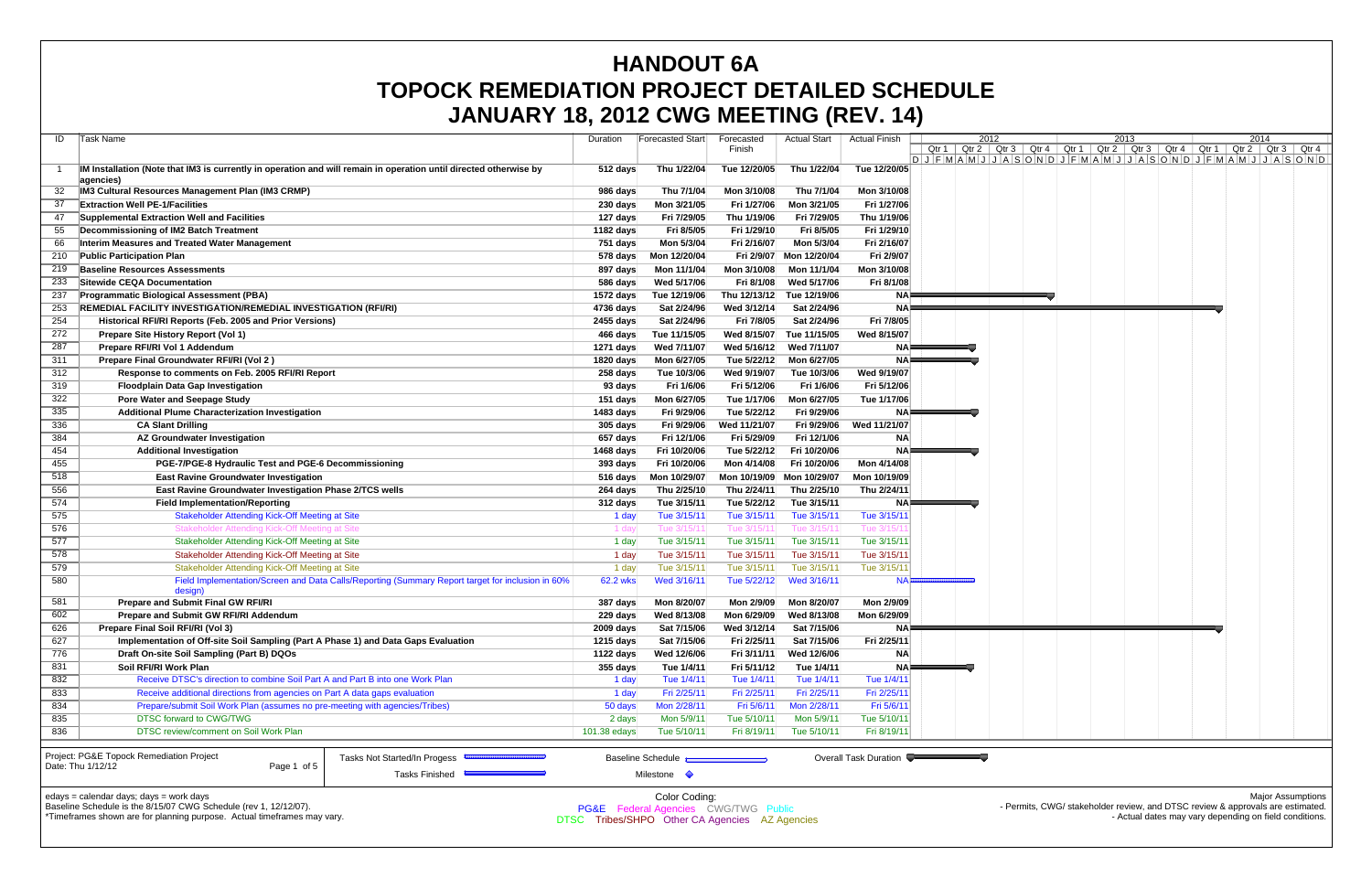|      | UANUAN TU, LUTL UNU MEETING (NEV. 17)                                                                        |                                                |                                                                  |                         |                           |                        |                                                                              |                                                                                                       |  |      |  |                                                                                |      |                          |
|------|--------------------------------------------------------------------------------------------------------------|------------------------------------------------|------------------------------------------------------------------|-------------------------|---------------------------|------------------------|------------------------------------------------------------------------------|-------------------------------------------------------------------------------------------------------|--|------|--|--------------------------------------------------------------------------------|------|--------------------------|
| ID   | Task Name                                                                                                    | Duration                                       | Forecasted Start                                                 | Forecasted              | <b>Actual Start</b>       | <b>Actual Finish</b>   |                                                                              | 2012<br>Qtr 1   Qtr 2   Qtr 3   Qtr 4   Qtr 1   Qtr 2   Qtr 3   Qtr 4   Qtr 1   Qtr 2   Qtr 3   Qtr 4 |  | 2013 |  |                                                                                | 2014 |                          |
|      |                                                                                                              |                                                |                                                                  | Finish                  |                           |                        | $D J F M A M J J A S O N D J F M A M J J A S O N D J F M A M J J A S O N D $ |                                                                                                       |  |      |  |                                                                                |      |                          |
| 837  | DOI review/comment on Soil Work Plan                                                                         | 98.38 edays                                    | Tue 5/10/11                                                      | Tue 8/16/1              | Tue 5/10/11               | Tue 8/16/1             |                                                                              |                                                                                                       |  |      |  |                                                                                |      |                          |
| 838  | CWG/TWG review/comment on Soil Work Plan                                                                     | 83.38 edays                                    | Tue 5/10/11                                                      | Mon 8/1/11              | Tue 5/10/11               | Mon 8/1/1              |                                                                              |                                                                                                       |  |      |  |                                                                                |      |                          |
| 839  | <b>Tribal Consultation</b>                                                                                   | 66.38 edays                                    | Fri 5/27/11                                                      | Mon 8/1/11              | Fri 5/27/11               | Mon 8/1/1              |                                                                              |                                                                                                       |  |      |  |                                                                                |      |                          |
| 840  | <b>SHPO Consultation</b>                                                                                     | 66.38 edays                                    | Fri 5/27/11                                                      | Mon 8/1/11              | Fri 5/27/11               | Mon 8/1/1              |                                                                              |                                                                                                       |  |      |  |                                                                                |      |                          |
| 841  | FMIT comment on DTSC's/DOI's comments                                                                        | 0 days                                         | Fri 9/9/11                                                       | Fri 9/9/11              | Fri 9/9/11                | Fri 9/9/1              |                                                                              |                                                                                                       |  |      |  |                                                                                |      |                          |
| 842  | FMIT, Hualapai, DTSC and DOI discuss FMIT's comments on Agencies' comments                                   | 1 day                                          | Thu 9/15/11                                                      | Thu 9/15/11             | Thu 9/15/11               | Thu 9/15/1             |                                                                              |                                                                                                       |  |      |  |                                                                                |      |                          |
| 843  | DTSC respond to FMIT's comment on DTSC's comments                                                            | 1 day                                          | Thu 10/6/11                                                      | Thu 10/6/11             | Thu 10/6/11               | Thu 10/6/1             |                                                                              |                                                                                                       |  |      |  |                                                                                |      |                          |
| 844  | DOI respond to FMIT's comment on DOI's comments                                                              | 1 day                                          | Thu 10/6/11                                                      | Thu 10/6/1              | Thu 10/6/1′               | Thu 10/6/ <sup>-</sup> |                                                                              |                                                                                                       |  |      |  |                                                                                |      |                          |
| 845  | DTSC provides additional direction to PGE                                                                    | 1 day                                          | Fri 10/7/11                                                      | Fri 10/7/11             | Fri 10/7/11               | Fri 10/7/1             |                                                                              |                                                                                                       |  |      |  |                                                                                |      |                          |
| 846  | DOI provides additional direction to PG&E                                                                    | 1 day                                          | Fri 10/7/11                                                      | Fri 10/7/1              | Fri 10/7/11               | Fri 10/7/              |                                                                              |                                                                                                       |  |      |  |                                                                                |      |                          |
| 847  | Comment resolution                                                                                           | 26.2 wks                                       | Mon 8/22/11                                                      | Fri 2/24/12             | Mon 8/22/11               |                        |                                                                              |                                                                                                       |  |      |  |                                                                                |      |                          |
| 848  | Draft response to comments to Tribes                                                                         | 1 day                                          | Wed 12/14/11                                                     |                         | Wed 12/14/11 Wed 12/14/11 | Wed 12/14/1            |                                                                              |                                                                                                       |  |      |  |                                                                                |      |                          |
| 849  | Sitewalk to review soil sample locations                                                                     | 1 day                                          | Thu 12/15/11                                                     |                         | Thu 12/15/11 Thu 12/15/11 | Thu 12/15/11           |                                                                              |                                                                                                       |  |      |  |                                                                                |      |                          |
| 850  | <b>PG&amp;E submits Revised Work Plan</b>                                                                    | 8 wks                                          | Mon 2/27/12                                                      | Fri 4/20/12             | <b>NA</b>                 | <b>NA</b>              |                                                                              |                                                                                                       |  |      |  |                                                                                |      |                          |
| 851  | <b>CEQA</b> evaluation                                                                                       | 3 wks                                          | Mon 4/23/12                                                      | Fri 5/11/12             | <b>NA</b>                 | <b>NA</b>              |                                                                              |                                                                                                       |  |      |  |                                                                                |      |                          |
| 852  | DTSC review/approve Revised Work Plan                                                                        | 3 wks                                          | Mon 4/23/12                                                      | Fri 5/11/12             | <b>NA</b>                 | <b>NA</b>              |                                                                              |                                                                                                       |  |      |  |                                                                                |      |                          |
| 853  | DOI review/approve Revised Work Plan                                                                         | 3 wks                                          | Mon 4/23/12                                                      | Fri 5/11/1:             | <b>NA</b>                 |                        | $\frac{1}{\sqrt{2}}$                                                         |                                                                                                       |  |      |  |                                                                                |      |                          |
| 854  | Field Implementation/Reporting/Data Gaps Evaluation                                                          | 216 days                                       | Fri 6/22/12                                                      | Mon 4/22/13             | <b>NA</b>                 | <b>NA</b>              |                                                                              |                                                                                                       |  |      |  |                                                                                |      |                          |
| 855  | Field mobilization/preparation                                                                               | 0 days                                         | Fri 6/22/12                                                      | Fri 6/22/12             | <b>NA</b>                 | <b>NA</b>              | 6/22                                                                         |                                                                                                       |  |      |  |                                                                                |      |                          |
| 856  | Stakeholder Attending Kick-Off Meeting at Site*                                                              | 0 days                                         | Mon 6/25/12                                                      | Mon 6/25/12             | <b>NA</b>                 | <b>NA</b>              | 6/25                                                                         |                                                                                                       |  |      |  |                                                                                |      |                          |
| 857  | Stakeholder Attending Kick-Off Meeting at Site*                                                              | 0 days                                         | Mon 6/25/12                                                      | Mon 6/25/12             | <b>NA</b>                 | <b>NA</b>              | 6/25                                                                         |                                                                                                       |  |      |  |                                                                                |      |                          |
| 858  | Stakeholder Attending Kick-Off Meeting at Site*                                                              | 0 days                                         | Mon 6/25/12                                                      | Mon 6/25/1              | <b>NA</b>                 |                        | 6/25                                                                         |                                                                                                       |  |      |  |                                                                                |      |                          |
| 859  | Stakeholder Attending Kick-Off Meeting at Site*                                                              | 0 days                                         | Mon 6/25/12                                                      | Mon 6/25/12             | <b>NA</b>                 | <b>NA</b>              | 6/25                                                                         |                                                                                                       |  |      |  |                                                                                |      |                          |
| 860  | Stakeholder Attending Kick-Off Meeting at Site*                                                              | 0 days                                         | Mon 6/25/12                                                      | Mon 6/25/12             | <b>NA</b>                 | <b>NA</b>              | 6/25                                                                         |                                                                                                       |  |      |  |                                                                                |      |                          |
| 861  | Field Implementation (placeholder, duration will be adjusted after Work Plan approval)                       | $16$ wks                                       | Tue 6/26/12                                                      | Mon 10/15/12            | <b>NA</b>                 | <b>NA</b>              |                                                                              |                                                                                                       |  |      |  |                                                                                |      |                          |
| 862  | Prepare/submit report (placeholder, duration will be adjusted after Work Plan approval)                      | $12$ wks                                       | Tue 10/16/12                                                     | Mon 1/7/13              | <b>NA</b>                 | <b>NA</b>              |                                                                              |                                                                                                       |  |      |  |                                                                                |      |                          |
| 863  | DTSC submits report to CWG/TWG                                                                               | 3 days                                         | Tue 1/8/13                                                       | Thu 1/10/13             | <b>NA</b>                 | <b>NA</b>              |                                                                              |                                                                                                       |  |      |  |                                                                                |      |                          |
| 864  | DTSC review/comment on report and provides direction                                                         | 45 edays                                       | Fri 1/11/13                                                      | Mon 2/25/13             | <b>NA</b>                 | <b>NA</b>              |                                                                              |                                                                                                       |  |      |  |                                                                                |      |                          |
|      |                                                                                                              |                                                |                                                                  | Mon 2/25/1              |                           |                        |                                                                              |                                                                                                       |  |      |  |                                                                                |      |                          |
| 865  | DOI review/comment on report and provides direction                                                          | 45 edays                                       | Fri 1/11/13                                                      |                         | <b>NA</b>                 |                        |                                                                              |                                                                                                       |  |      |  |                                                                                |      |                          |
| 866  | CWG/TWG review/comment on report                                                                             | 30 edays                                       | Fri 1/11/13                                                      | Sun 2/10/13             | <b>NA</b>                 | <b>NA</b>              |                                                                              |                                                                                                       |  |      |  |                                                                                |      |                          |
| 867  | Tribes review/comment on report                                                                              | 30 edays                                       | Fri 1/11/13                                                      | Sun 2/10/13             | <b>NA</b>                 | <b>NA</b>              |                                                                              |                                                                                                       |  |      |  |                                                                                |      |                          |
| 868  | PG&E compiles comments and prepares RTCs (duration to be confirmed after receipt of comments)                | 2 wks                                          | Tue 2/26/13                                                      | Mon 3/11/13             | <b>NA</b>                 | <b>NA</b>              |                                                                              |                                                                                                       |  |      |  |                                                                                |      |                          |
| 869  | Meeting to resolve comments                                                                                  | 1 day                                          | Tue 3/12/13                                                      | Tue 3/12/13             | <b>NA</b>                 | <b>NA</b>              |                                                                              |                                                                                                       |  |      |  |                                                                                |      |                          |
| 870  | <b>Comments Resolution Complete</b>                                                                          | 1 day                                          | Wed 3/20/13                                                      | Wed 3/20/13             | <b>NA</b>                 | <b>NA</b>              |                                                                              |                                                                                                       |  |      |  |                                                                                |      |                          |
| 871  | Prepare/submit Final Report* (with response to comments)                                                     | 4 wks                                          | Thu 3/21/13                                                      | Wed 4/17/13             | <b>NA</b>                 | <b>NA</b>              |                                                                              |                                                                                                       |  |      |  |                                                                                |      |                          |
| 872  | DTSC forward to CWG/TWG                                                                                      | 3 days                                         |                                                                  | Thu 4/18/13 Mon 4/22/13 | <b>NA</b>                 | <b>NA</b>              |                                                                              |                                                                                                       |  |      |  |                                                                                |      |                          |
| 873  | Prepare and Submit Final Soil RFI/RI                                                                         | 232 days                                       | Tue 4/23/13                                                      | Wed 3/12/14             | <b>NA</b>                 | <b>NA</b>              |                                                                              |                                                                                                       |  |      |  |                                                                                |      |                          |
| 886  | <b>ADEQ Topock Groundwater Study</b>                                                                         | 475 days                                       | Thu 11/18/04                                                     | Wed 8/23/06             | Thu 11/18/04              | Wed 8/23/06            |                                                                              |                                                                                                       |  |      |  |                                                                                |      |                          |
| 890  | CORRECTIVE MEASURES/REMEDIAL ALTERNATIVE DEVELOPMENT                                                         | 1527 days                                      | Mon 3/29/04                                                      | Thu 12/31/09            | Mon 3/29/04               | <b>NA</b>              |                                                                              |                                                                                                       |  |      |  |                                                                                |      |                          |
| 1038 | <b>CORRECTIVE MEASURE STUDY/FEASIBILITY STUDY (CMS/FS) AND RISK ASSESSMENT</b>                               | 3191 days                                      | Mon 12/16/02                                                     |                         | Thu 1/29/15 Mon 12/16/02  | <b>NA</b>              |                                                                              |                                                                                                       |  |      |  |                                                                                |      |                          |
| 1206 | <b>STATEMENT OF BASIS</b>                                                                                    | 1436.6 days                                    | Mon 1/4/10                                                       | Wed 7/1/15              | Mon 1/4/10                | NAI                    |                                                                              |                                                                                                       |  |      |  |                                                                                |      |                          |
| 1221 | <b>RECORD OF DECISION</b>                                                                                    | 1537 days                                      | Fri 12/18/09                                                     | Tue 11/3/15             | Fri 12/18/09              | NA⊧                    |                                                                              |                                                                                                       |  |      |  |                                                                                |      |                          |
| 1244 | Section 106 Programmatic Agreement (PA)                                                                      | 1122 days                                      | Fri 10/10/08                                                     | Tue 1/22/13             | Fri 10/10/08              | NAI                    |                                                                              |                                                                                                       |  |      |  |                                                                                |      |                          |
| 1245 | <b>Pre-Groundwater Remedy ROD Activities</b>                                                                 | 536 days                                       | Fri 10/10/08                                                     | Tue 10/26/10            | Fri 10/10/08              | Tue 10/26/10           |                                                                              |                                                                                                       |  |      |  |                                                                                |      |                          |
|      |                                                                                                              |                                                |                                                                  |                         |                           |                        |                                                                              |                                                                                                       |  |      |  |                                                                                |      |                          |
|      | Project: PG&E Topock Remediation Project<br>Tasks Not Started/In Progess<br>Date: Thu 1/12/12<br>Page 2 of 5 |                                                | <b>Baseline Schedule</b>                                         |                         |                           | Overall Task Duration  |                                                                              |                                                                                                       |  |      |  |                                                                                |      |                          |
|      | <b>Tasks Finished</b>                                                                                        |                                                | Milestone $\Diamond$                                             |                         |                           |                        |                                                                              |                                                                                                       |  |      |  |                                                                                |      |                          |
|      |                                                                                                              |                                                |                                                                  |                         |                           |                        |                                                                              |                                                                                                       |  |      |  |                                                                                |      |                          |
|      | edays = calendar days; days = work days<br>Baseline Schedule is the 8/15/07 CWG Schedule (rev 1, 12/12/07).  |                                                | Color Coding:<br><b>PG&amp;E</b> Federal Agencies CWG/TWG Public |                         |                           |                        |                                                                              |                                                                                                       |  |      |  | - Permits, CWG/ stakeholder review, and DTSC review & approvals are estimated. |      | <b>Major Assumptions</b> |
|      | *Timeframes shown are for planning purpose. Actual timeframes may vary.                                      | DTSC Tribes/SHPO Other CA Agencies AZ Agencies |                                                                  |                         |                           |                        |                                                                              |                                                                                                       |  |      |  | - Actual dates may vary depending on field conditions.                         |      |                          |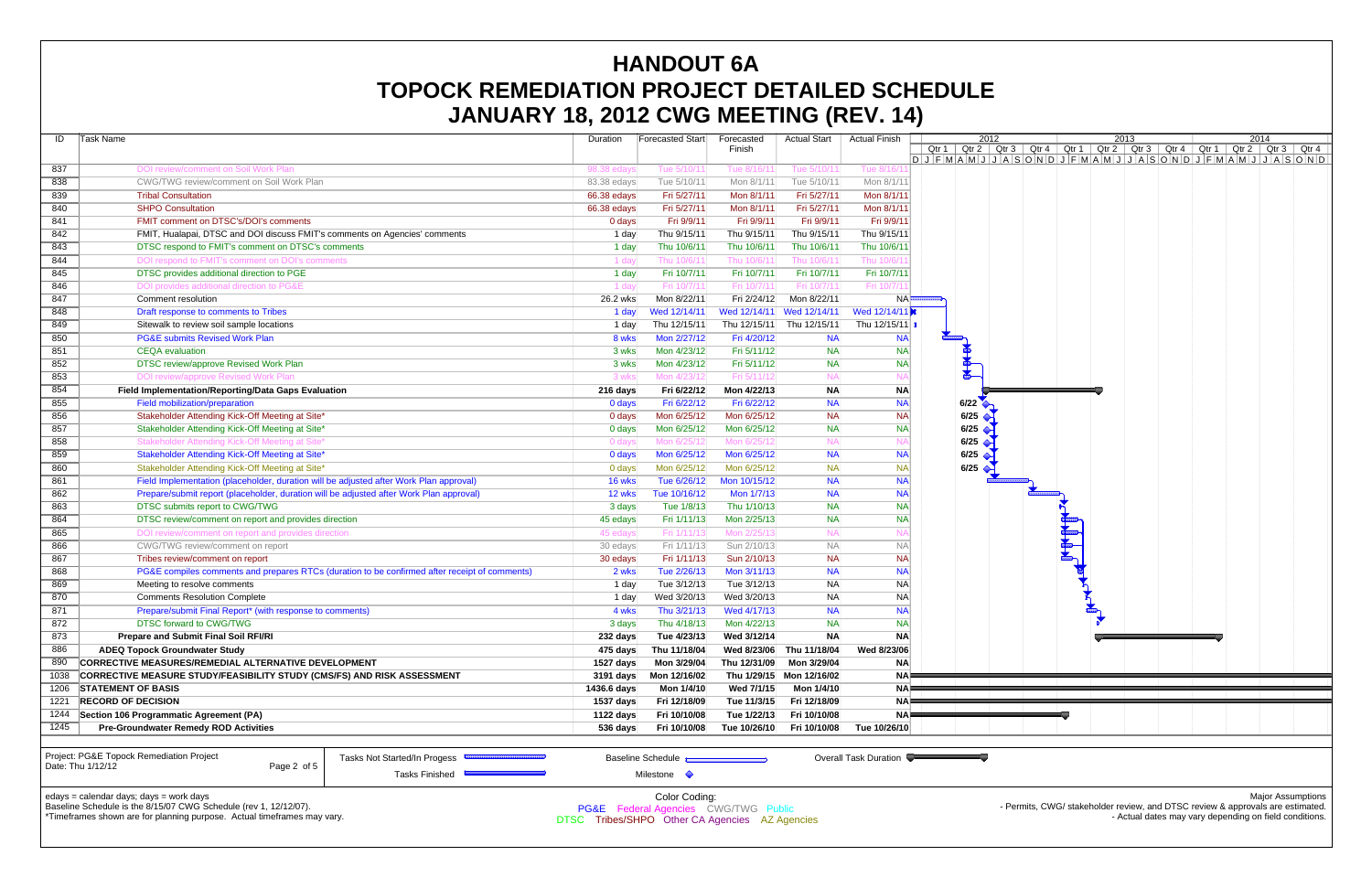|                                                                                                                                      | JANUARY 18, 2012 CWG MEETING (REV. 14)                                                                                                                         |                   |                                                                  |              |                          |                      |                                                                           |               |  |      |                                                                                               |      |                          |
|--------------------------------------------------------------------------------------------------------------------------------------|----------------------------------------------------------------------------------------------------------------------------------------------------------------|-------------------|------------------------------------------------------------------|--------------|--------------------------|----------------------|---------------------------------------------------------------------------|---------------|--|------|-----------------------------------------------------------------------------------------------|------|--------------------------|
| ID                                                                                                                                   | Task Name                                                                                                                                                      | Duration          | Forecasted Start                                                 | Forecasted   | <b>Actual Start</b>      | <b>Actual Finish</b> |                                                                           | 2012          |  | 2013 |                                                                                               | 2014 |                          |
|                                                                                                                                      |                                                                                                                                                                |                   |                                                                  | Finish       |                          |                      |                                                                           |               |  |      | Qtr 1   Qtr 2   Qtr 3   Qtr 4   Qtr 1   Qtr 2   Qtr 3   Qtr 4   Qtr 1   Qtr 2   Qtr 3   Qtr 4 |      |                          |
|                                                                                                                                      |                                                                                                                                                                |                   |                                                                  |              |                          |                      | 0 J F M A M J J A S O N D J F M A M J J A S O N D J F M A M J J A S O N D |               |  |      |                                                                                               |      |                          |
| 1266                                                                                                                                 | <b>Key PA Stipulations</b>                                                                                                                                     | 586 days          | Wed 10/27/10                                                     |              | Tue 1/22/13 Wed 10/27/10 | NA⊫                  |                                                                           |               |  |      |                                                                                               |      |                          |
| 1267                                                                                                                                 | <b>Access Plan</b>                                                                                                                                             | 99 days           | Wed 8/3/11                                                       | Fri 12/16/11 | Wed 8/3/11               | Fri 12/16/11         |                                                                           |               |  |      |                                                                                               |      |                          |
| 1268                                                                                                                                 | <b>Prepare/finalize Access Plan</b>                                                                                                                            | 4.71 mons         | Wed 8/3/11                                                       | Fri 12/16/1  | Wed 8/3/11               | Fri 12/16/1          | E                                                                         |               |  |      |                                                                                               |      |                          |
| 1269                                                                                                                                 | <b>Cultural and Historic Properties Management Plan (CHPMP)</b>                                                                                                | 262 days          | Thu 1/20/11                                                      | Fri 1/20/12  | Thu 1/20/11              |                      | $NA \equiv 0$                                                             |               |  |      |                                                                                               |      |                          |
| 1270                                                                                                                                 | Prepare CHPMP (no later than 1 yr after signing of Groundwater ROD)                                                                                            | 365 edays         | Thu 1/20/1                                                       | Fri 1/20/    | Thu 1/20/1               |                      |                                                                           |               |  |      |                                                                                               |      |                          |
| 1271                                                                                                                                 | <b>Tribal consultation</b>                                                                                                                                     | 38.38 edays       | Fri 10/28/11                                                     | Mon 12/5/11  | Fri 10/28/11             | Mon 12/5/11          |                                                                           |               |  |      |                                                                                               |      |                          |
| 1272                                                                                                                                 | <b>Finalize CHPMP</b>                                                                                                                                          | 46 edays          | Mon 12/5/11                                                      | Fri 1/20/1   | Mon 12/5/1               |                      |                                                                           |               |  |      |                                                                                               |      |                          |
| 1273                                                                                                                                 | Consultation on traditional religious and cultural significance of the Topock Maze including loci B and C,<br>and any other associated contributing properties | 262 days          | Wed 10/27/10                                                     | Thu 10/27/11 | <b>NA</b>                | <b>NA</b>            |                                                                           |               |  |      |                                                                                               |      |                          |
| 1276                                                                                                                                 | Plan for Decommissioning, Removal, and Restoration of IM3 Facility - before implementation of remedy (for<br>detailed steps/schedule, see Lines 1400 to 1408)  | 116 days          | Tue 8/14/12                                                      | Tue 1/22/13  | <b>NA</b>                | <b>NAI</b>           |                                                                           |               |  |      |                                                                                               |      |                          |
| 1277                                                                                                                                 | <b>EIR DOCUMENTATION</b>                                                                                                                                       | 2587.8 days       | Thu 9/1/05                                                       | Mon 7/13/15  | Thu 9/1/05               | NA⊫                  |                                                                           |               |  |      |                                                                                               |      |                          |
| 1363                                                                                                                                 | <b>DESIGN, PERMITTING, AND CONSTRUCTION OF GROUNDWATER REMEDY</b>                                                                                              | 1334.5 days       | Mon 1/31/11                                                      | Thu 3/10/16  | Mon 1/31/11              |                      |                                                                           |               |  |      |                                                                                               |      |                          |
| 1364                                                                                                                                 | <b>Corrective Measure Implementation/Remedial Design (CMI/RD) Workplan</b>                                                                                     | 199 days          | Mon 1/31/11                                                      | Thu 11/3/11  | Mon 1/31/11              | <b>NA</b>            |                                                                           |               |  |      |                                                                                               |      |                          |
| 1365                                                                                                                                 | Receipt of notification of DTSC's selection of the corrective measure                                                                                          | 1 day             | Mon 1/31/11                                                      | Mon 1/31/11  | Mon 1/31/11              | Mon 1/31/1           |                                                                           |               |  |      |                                                                                               |      |                          |
| 1366                                                                                                                                 | Prepare/submit Draft Workplan                                                                                                                                  | 90.38 edays       | Tue 2/1/11                                                       | Mon 5/2/11   | Tue 2/1/11               | Mon 5/2/1            |                                                                           |               |  |      |                                                                                               |      |                          |
| 1367                                                                                                                                 | DTSC forward Draft Workplan to CWG/TWG                                                                                                                         | 2 days            | Tue 5/3/11                                                       | Wed 5/4/11   | Tue 5/3/11               | Wed 5/4/1            |                                                                           |               |  |      |                                                                                               |      |                          |
| 1368                                                                                                                                 | <b>Tribes review of Draft Work Plan</b>                                                                                                                        | 37.38 edays       | Wed 5/4/11                                                       | Fri 6/10/11  | Wed 5/4/11               | Fri 6/10/1           |                                                                           |               |  |      |                                                                                               |      |                          |
| 1369                                                                                                                                 | <b>CWG/TWG review of Draft Workplan</b>                                                                                                                        | 30.38 edays       | Wed 5/4/11                                                       | Fri 6/3/11   | Wed 5/4/11               | Fri 6/3/1            |                                                                           |               |  |      |                                                                                               |      |                          |
| 1370                                                                                                                                 | DTSC review/comment on Draft Workplan and provide direction to PG&E                                                                                            | 44.38 edays       | Wed 5/4/11                                                       | Fri 6/17/11  | Wed 5/4/11               | Fri 6/17/1           |                                                                           |               |  |      |                                                                                               |      |                          |
| 1371                                                                                                                                 | DOI review/comment on Draft Workplan and provide direction to PG&E                                                                                             | 30.38 edays       | Wed 5/4/11                                                       | Fri 6/3/1    | Wed 5/4/1                | Fri 6/3/             |                                                                           |               |  |      |                                                                                               |      |                          |
| 1372                                                                                                                                 | Comment resolution                                                                                                                                             | 70.38 edays       | Mon 6/20/11                                                      | Mon 8/29/11  | Mon 6/20/11              | Mon 8/29/1           |                                                                           |               |  |      |                                                                                               |      |                          |
| 1373                                                                                                                                 | Prepare/submit Redline Workplan with RTCs                                                                                                                      | 3 wks             | Tue 8/30/11                                                      | Mon 9/19/11  | Tue 8/30/11              | Mon 9/19/1           |                                                                           |               |  |      |                                                                                               |      |                          |
| 1374                                                                                                                                 | DTSC review redline Workplan                                                                                                                                   | 5.6 wks           | Tue 9/20/11                                                      | Thu 10/27/11 | Tue 9/20/11              | Thu 10/27/1          |                                                                           |               |  |      |                                                                                               |      |                          |
| 1375                                                                                                                                 | DOI review redline Workplan                                                                                                                                    | 2.8 wks           | Tue 9/20/11                                                      | Fri 10/7/1   | Tue 9/20/1               | Fri 10/7/            |                                                                           |               |  |      |                                                                                               |      |                          |
| 1376                                                                                                                                 | <b>Issue Revised Work Plan</b>                                                                                                                                 | 1 day             | Wed 11/2/11                                                      | Wed 11/2/11  | Wed 11/2/11              | Wed 11/2/1           |                                                                           |               |  |      |                                                                                               |      |                          |
| 1377                                                                                                                                 | DOI approved Revised Work Plan                                                                                                                                 | 1 dav             | Thu 11/3/11                                                      | Thu 11/3/1   | Thu 11/3/11              | Thu 11/3/            |                                                                           |               |  |      |                                                                                               |      |                          |
| 1378                                                                                                                                 | Remedial Design (Preliminary, Intermediate, and Pre-Final/Final)                                                                                               | 357 days          | Tue 9/20/11                                                      | Tue 1/29/13  | Tue 9/20/11              | <b>NA</b>            |                                                                           |               |  |      |                                                                                               |      |                          |
| 1379                                                                                                                                 | <b>Preliminary Design</b>                                                                                                                                      | 135 days          | Tue 9/20/11                                                      | Fri 3/23/12  | Tue 9/20/11              | $NA \equiv$          |                                                                           |               |  |      |                                                                                               |      |                          |
| 1380                                                                                                                                 | Prepare/submit Prelim Design Package                                                                                                                           | 2.1 mons          | Tue 9/20/11                                                      | Fri 11/18/11 | Tue 9/20/11              | Fri 11/18/1          |                                                                           |               |  |      |                                                                                               |      |                          |
| 1381                                                                                                                                 | DTSC forward to CWG/TWG                                                                                                                                        | 2 days            | Fri 11/18/11                                                     | Mon 11/21/11 | Fri 11/18/11             | Mon 11/21/11         |                                                                           |               |  |      |                                                                                               |      |                          |
| 1382                                                                                                                                 | Site visits to view Hinkley IRZ/walk pipeline alignment at Topock                                                                                              | 2 days            | Tue 12/13/11                                                     | Wed 12/14/11 | Tue 12/13/11             | Wed 12/14/1          |                                                                           |               |  |      |                                                                                               |      |                          |
| 1383                                                                                                                                 | <b>CWG/TWG review/comment on Prelim Design Package</b>                                                                                                         | $66.38$ edays     | Tue 11/22/11                                                     | Fri 1/27/12  | Tue 11/22/11             |                      |                                                                           |               |  |      |                                                                                               |      |                          |
| 1384                                                                                                                                 | <b>Tribes consultation</b>                                                                                                                                     | 66.38 edays       | Tue 11/22/11                                                     |              | Fri 1/27/12 Tue 11/22/11 | <b>NA</b>            |                                                                           |               |  |      |                                                                                               |      |                          |
| 1385                                                                                                                                 | BLM process after close of comment period                                                                                                                      | 12 edays          | Fri 1/27/12                                                      | Wed 2/8/1:   |                          |                      |                                                                           |               |  |      |                                                                                               |      |                          |
| 1386                                                                                                                                 | DTSC review/comment on Prelim Design Package                                                                                                                   | 78.38 edays       | Tue 11/22/11                                                     |              | Wed 2/8/12 Tue 11/22/11  | <b>NA</b>            |                                                                           |               |  |      |                                                                                               |      |                          |
| 1387                                                                                                                                 | DOI review/comment on Prelim Design Package                                                                                                                    | 78.38 edays       | Tue 11/22/11                                                     | Wed 2/8/     | Tue 11/22/1              |                      |                                                                           |               |  |      |                                                                                               |      |                          |
| 1388                                                                                                                                 | Comments resolution                                                                                                                                            | $6.4$ wks         | Thu 2/9/12                                                       | Fri 3/23/12  | NA                       | <b>NA</b>            | $\frac{1}{2}$                                                             |               |  |      |                                                                                               |      |                          |
| 1389                                                                                                                                 | TWG meeting                                                                                                                                                    | 1 day             | Wed 3/21/12                                                      | Wed 3/21/12  | <b>NA</b>                | <b>NA</b>            |                                                                           |               |  |      |                                                                                               |      |                          |
| 1390                                                                                                                                 | <b>Intermediate Design</b>                                                                                                                                     |                   | Mon 3/26/12                                                      | Thu 8/9/12   |                          | ΝA                   |                                                                           |               |  |      |                                                                                               |      |                          |
|                                                                                                                                      | Prepare/submit Intermediate Design Package (duration to be confirmed after receipt of comments)                                                                | 99 days<br>2 mons | Mon 3/26/12                                                      | Tue 5/22/12  | <b>NA</b><br><b>NA</b>   | <b>NA</b>            |                                                                           |               |  |      |                                                                                               |      |                          |
| 1391                                                                                                                                 |                                                                                                                                                                |                   |                                                                  |              |                          | <b>NA</b>            |                                                                           |               |  |      |                                                                                               |      |                          |
| 1392                                                                                                                                 | DTSC forward to CWG/TWG                                                                                                                                        | 3 days            | Wed 5/23/12                                                      | Fri 5/25/12  | <b>NA</b>                |                      |                                                                           |               |  |      |                                                                                               |      |                          |
| 1393                                                                                                                                 | CWG/TWG review/comment on Intermediate Design Package                                                                                                          | 30 edays          | Mon 5/28/12                                                      | Wed 6/27/12  | <b>NA</b>                | <b>NA</b>            |                                                                           |               |  |      |                                                                                               |      |                          |
| 1394                                                                                                                                 | <b>Tribes Consultation</b>                                                                                                                                     | 30 edays          | Mon 5/28/12                                                      | Wed 6/27/12  | <b>NA</b>                | <b>NA</b>            |                                                                           | <b>READER</b> |  |      |                                                                                               |      |                          |
| 1395                                                                                                                                 | BLM process after close of comment period                                                                                                                      | 15 edays          | Wed 6/27/12                                                      | Thu 7/12/1   |                          |                      |                                                                           |               |  |      |                                                                                               |      |                          |
| Project: PG&E Topock Remediation Project<br>Tasks Not Started/In Progess<br><b>Overall Task Duration</b><br><b>Baseline Schedule</b> |                                                                                                                                                                |                   |                                                                  |              |                          |                      |                                                                           |               |  |      |                                                                                               |      |                          |
|                                                                                                                                      | Date: Thu 1/12/12<br>Page 3 of 5                                                                                                                               |                   |                                                                  |              |                          |                      |                                                                           |               |  |      |                                                                                               |      |                          |
|                                                                                                                                      | Tasks Finished                                                                                                                                                 |                   | Milestone $\Diamond$                                             |              |                          |                      |                                                                           |               |  |      |                                                                                               |      |                          |
|                                                                                                                                      | edays = calendar days; days = work days                                                                                                                        |                   |                                                                  |              |                          |                      |                                                                           |               |  |      |                                                                                               |      | <b>Major Assumptions</b> |
|                                                                                                                                      | Baseline Schedule is the 8/15/07 CWG Schedule (rev 1, 12/12/07).                                                                                               |                   | Color Coding:<br><b>PG&amp;E</b> Federal Agencies CWG/TWG Public |              |                          |                      |                                                                           |               |  |      | - Permits, CWG/ stakeholder review, and DTSC review & approvals are estimated.                |      |                          |

\*Timeframes shown are for planning purpose. Actual timeframes may vary.

DTSC Tribes/SHPO Other CA Agencies AZ Agencies

- Actual dates may vary depending on field conditions.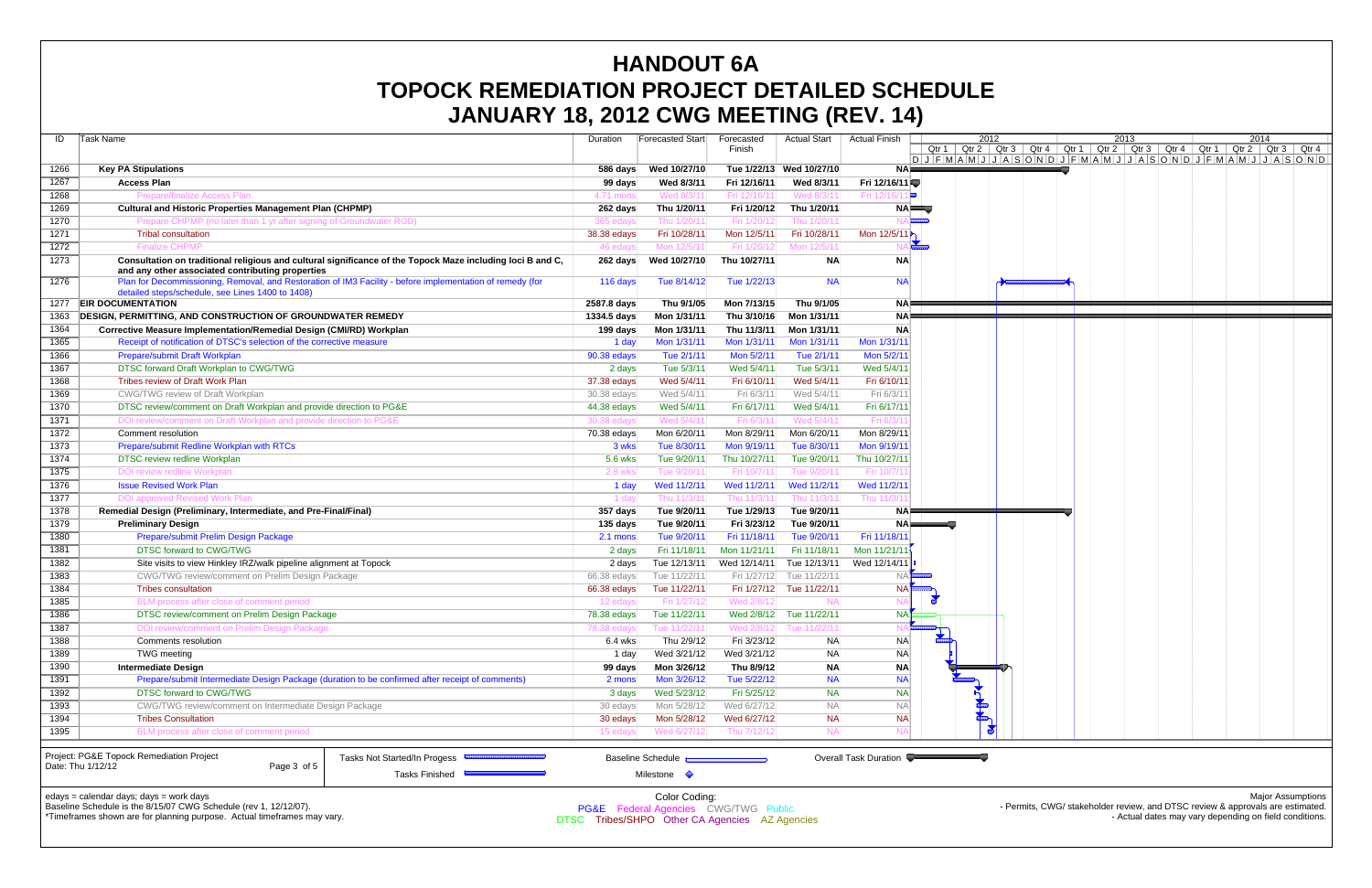| ID                | Task Name                                                                                              |                                                                                                             | Duration   | Forecasted Start                          | Forecasted<br>Finish | <b>Actual Start</b> | <b>Actual Finish</b>  |                                                                              | 2012<br>$Qtr 1   Qtr 2   CtF 3   CtF 4   CtF 1   CtF 2   CtF 3   CtF 4   CtF 1   CtF 2   CtF 3   CtF 4$ |              |                       |                      | 2013 |                                                                                |  | 2014                     |  |
|-------------------|--------------------------------------------------------------------------------------------------------|-------------------------------------------------------------------------------------------------------------|------------|-------------------------------------------|----------------------|---------------------|-----------------------|------------------------------------------------------------------------------|---------------------------------------------------------------------------------------------------------|--------------|-----------------------|----------------------|------|--------------------------------------------------------------------------------|--|--------------------------|--|
|                   |                                                                                                        |                                                                                                             |            |                                           |                      |                     |                       | $D J F M A M J J A S O N D J F M A M J J A S O N D J F M A M J J A S O N D $ |                                                                                                         |              |                       |                      |      |                                                                                |  |                          |  |
| 1396              | DTSC review/comment on Intermediate Design Package                                                     |                                                                                                             | 45 edays   | Mon 5/28/12                               | Thu 7/12/12          | <b>NA</b>           | <b>NAI</b>            |                                                                              |                                                                                                         |              |                       |                      |      |                                                                                |  |                          |  |
| 1397              | DOI review/comment on Intermediate Design Package                                                      |                                                                                                             | 45 edays   | Mon 5/28/12                               | Thu 7/12/1           | NA.                 |                       |                                                                              |                                                                                                         |              |                       |                      |      |                                                                                |  |                          |  |
| 1398              | Comments resolution                                                                                    |                                                                                                             | 4 wks      | Fri 7/13/12                               | Thu 8/9/12           | <b>NA</b>           | <b>NA</b>             |                                                                              |                                                                                                         |              |                       |                      |      |                                                                                |  |                          |  |
| 1399              | Pre-Final/Final Design (include plan for decommissioning, removal, and restoration of IM3 facility)    |                                                                                                             | 123 days   | Fri 8/10/12                               | Tue 1/29/13          | <b>NA</b>           | <b>NA</b>             |                                                                              |                                                                                                         |              |                       |                      |      |                                                                                |  |                          |  |
|                   |                                                                                                        |                                                                                                             |            |                                           |                      |                     |                       |                                                                              |                                                                                                         |              |                       |                      |      |                                                                                |  |                          |  |
| 1400              | Prepare/submit Pre-Final Design Package (duration to be confirmed after receipt of comments)           |                                                                                                             | 2 mons     | Fri 8/10/12                               | Mon 10/8/12          | <b>NA</b>           | <b>NA</b>             |                                                                              |                                                                                                         | $\mathbf{Z}$ |                       |                      |      |                                                                                |  |                          |  |
| 1401              | <b>DTSC forward to CWG/TWG</b>                                                                         |                                                                                                             | 3 days     | Tue 10/9/12                               | Thu 10/11/12         | <b>NA</b>           | <b>NA</b>             |                                                                              |                                                                                                         |              |                       |                      |      |                                                                                |  |                          |  |
| 1402              | CWG/TWG review/comment on Final Design Package                                                         |                                                                                                             | 30 edays   | Fri 10/12/12                              | Sun 11/11/12         | <b>NA</b>           | <b>NA</b>             |                                                                              |                                                                                                         |              |                       |                      |      |                                                                                |  |                          |  |
| 1403              | <b>Tribal Consultation</b>                                                                             |                                                                                                             | 30 edays   | Fri 10/12/12                              | Sun 11/11/12         | <b>NA</b>           | <b>NA</b>             |                                                                              |                                                                                                         |              |                       |                      |      |                                                                                |  |                          |  |
| 1404              | BLM process after close of comment period                                                              |                                                                                                             | 15 edays   | Sun 11/11/12L                             | Mon 11/26/12         | <b>NA</b>           |                       |                                                                              |                                                                                                         |              | $\blacktriangleright$ |                      |      |                                                                                |  |                          |  |
| 1405              | DTSC review/comment on Final Design Package                                                            |                                                                                                             | 45 edays   | Fri 10/12/12                              | Mon 11/26/12         | <b>NA</b>           | <b>NA</b>             |                                                                              |                                                                                                         |              |                       |                      |      |                                                                                |  |                          |  |
| 1406              | DOI review/comment on Final Design Package                                                             |                                                                                                             | 45 edays   | Fri 10/12/12                              | Mon 11/26/1:         | <b>NA</b>           |                       |                                                                              |                                                                                                         |              |                       |                      |      |                                                                                |  |                          |  |
| 1407              | Comments resolution                                                                                    |                                                                                                             | 4 wks      | Tue 11/27/12                              | Mon 12/24/12         | <b>NA</b>           | <b>NA</b>             |                                                                              |                                                                                                         |              |                       |                      |      |                                                                                |  |                          |  |
| 1408              | Prepare/submit Final Design Package (duration to be confirmed after receipt of comments)               |                                                                                                             | 1 mon      | Tue 12/25/12                              | Tue 1/22/13          | <b>NA</b>           | <b>NA</b>             |                                                                              |                                                                                                         |              |                       |                      |      |                                                                                |  |                          |  |
| 1409              | <b>DTSC</b> approves design                                                                            |                                                                                                             | 5 days     | Wed 1/23/13                               | Tue 1/29/13          | <b>NA</b>           | <b>NA</b>             |                                                                              |                                                                                                         |              |                       |                      |      |                                                                                |  |                          |  |
| 1410              | DOI approves design                                                                                    |                                                                                                             | 5 days     | Wed 1/23/13                               | Tue 1/29/1           | <b>NA</b>           |                       |                                                                              |                                                                                                         |              |                       |                      |      |                                                                                |  |                          |  |
| 1411              | <b>Construction/Remedial Action Work Plan</b>                                                          |                                                                                                             | 123 days   | Fri 8/10/12                               | Tue 1/29/13          | <b>NA</b>           | <b>NA</b>             |                                                                              |                                                                                                         |              |                       |                      |      |                                                                                |  |                          |  |
| 1412              | <b>Prepare/submit Draft Work Plan</b>                                                                  |                                                                                                             | 2 mons     | Fri 8/10/12                               | Mon 10/8/12          | <b>NA</b>           | <b>NA</b>             |                                                                              |                                                                                                         |              |                       |                      |      |                                                                                |  |                          |  |
| 1413              | DOI forward to DTSC/CWG/TWG                                                                            |                                                                                                             | 3 days     | Tue 10/9/12                               | Thu 10/11/1:         | <b>NA</b>           |                       |                                                                              |                                                                                                         |              |                       |                      |      |                                                                                |  |                          |  |
|                   |                                                                                                        |                                                                                                             |            |                                           | Sun 11/11/12         | <b>NA</b>           | <b>NA</b>             |                                                                              |                                                                                                         |              | do                    |                      |      |                                                                                |  |                          |  |
| 1414              | CWG/TWG review/comment on Draft Work Plan                                                              |                                                                                                             | 30 edays   | Fri 10/12/12                              |                      |                     | <b>NA</b>             |                                                                              |                                                                                                         |              |                       |                      |      |                                                                                |  |                          |  |
| 1415              | <b>Tribal Consultation on Draft Work Plan</b>                                                          |                                                                                                             | 30 edays   | Fri 10/12/12                              | Sun 11/11/12         | <b>NA</b>           |                       |                                                                              |                                                                                                         |              | $\mathbf{a}$          |                      |      |                                                                                |  |                          |  |
| 1416              | BLM process after close of comment period                                                              |                                                                                                             | 15 edays   | Sun 11/11/12                              | Mon 11/26/1          | <b>NA</b>           |                       |                                                                              |                                                                                                         |              |                       |                      |      |                                                                                |  |                          |  |
| 1417              | DOI review/comment on Draft Work Plan                                                                  |                                                                                                             | 45 edavs   | Fri 10/12/12                              | Mon 11/26/1:         | <b>NA</b>           |                       |                                                                              |                                                                                                         |              |                       |                      |      |                                                                                |  |                          |  |
| 1418              | DTSC review/comment on Draft Work Plan                                                                 |                                                                                                             | 45 edays   | Fri 10/12/12                              | Mon 11/26/12         | <b>NA</b>           | <b>NA</b>             |                                                                              |                                                                                                         |              |                       |                      |      |                                                                                |  |                          |  |
| 1419              | <b>Comments resolution</b>                                                                             |                                                                                                             | 4 wks      | Tue 11/27/12                              | Mon 12/24/12         | <b>NA</b>           | <b>NA</b>             |                                                                              |                                                                                                         |              |                       |                      |      |                                                                                |  |                          |  |
| 1420              | Prepare/submit Final Work Plan (duration to be confirmed after receipt of comments)                    |                                                                                                             | 1 mon      | Tue 12/25/12                              | Tue 1/22/13          | <b>NA</b>           | <b>NA</b>             |                                                                              |                                                                                                         |              |                       |                      |      |                                                                                |  |                          |  |
| 1421              | <b>DTSC approves Final Work Plan</b>                                                                   |                                                                                                             | 5 days     | Wed 1/23/13                               | Tue 1/29/13          | <b>NA</b>           | <b>NA</b>             |                                                                              |                                                                                                         |              |                       |                      |      |                                                                                |  |                          |  |
| 1422              | <b>DOI approves Final Work Plan</b>                                                                    |                                                                                                             | 5 days     | Wed 1/23/1                                | Tue 1/29/            | NA.                 |                       |                                                                              |                                                                                                         |              |                       |                      |      |                                                                                |  |                          |  |
| 1423              | ROWs/Easements/Landowner Agreements/Approvals/Compliance                                               |                                                                                                             | 94.5 days  | Tue 12/4/12                               | Mon 4/15/13          | <b>NA</b>           | <b>NA</b>             |                                                                              |                                                                                                         |              |                       |                      |      |                                                                                |  |                          |  |
| 1424              | <b>Other Approvals and Compliance</b>                                                                  |                                                                                                             | 4.5 mons   | Tue 12/4/12                               | Mon 4/15/13          | <b>NA</b>           | <b>NA</b>             |                                                                              |                                                                                                         |              |                       |                      |      |                                                                                |  |                          |  |
| 1425              | Landowner Agreements/Leasing/ROW Agreements                                                            |                                                                                                             | 4.5 mons   | Tue 12/4/12                               | Mon 4/15/13          | <b>NA</b>           | NA                    |                                                                              |                                                                                                         |              |                       |                      |      |                                                                                |  |                          |  |
| 1426              | <b>Community Outreach</b>                                                                              |                                                                                                             | 368 days   | Fri 10/7/11                               | Mon 3/4/13           | <b>NA</b>           | NA⊫                   |                                                                              |                                                                                                         |              |                       |                      |      |                                                                                |  |                          |  |
| 1427              | Prepare/Issue Project Update Factsheet                                                                 |                                                                                                             | 4 mons     | Fri 10/7/11                               | Tue 1/31/12          | <b>NA</b>           | NA                    |                                                                              |                                                                                                         |              |                       |                      |      |                                                                                |  |                          |  |
| 1428              | <b>Prepare/Issue Outreach Plan</b>                                                                     |                                                                                                             | 367 days   | Fri 10/7/11                               | Fri 3/1/13           | <b>NA</b>           | NA                    |                                                                              |                                                                                                         |              |                       |                      |      |                                                                                |  |                          |  |
| 1429              | <b>Update mailing list</b>                                                                             |                                                                                                             | 2.95 mons  | Fri 10/7/11                               | Fri 12/30/11         | <b>NA</b>           |                       | <b>NA</b>                                                                    |                                                                                                         |              |                       |                      |      |                                                                                |  |                          |  |
| 1430              | <b>Conduct Community Survey</b>                                                                        |                                                                                                             | 1 mon      | Tue 1/31/12                               | Tue 2/28/12          | <b>NA</b>           | <b>NA</b>             | <b>ROOM</b>                                                                  |                                                                                                         |              |                       |                      |      |                                                                                |  |                          |  |
| 1431              | Prepare/Issue Outreach Plan                                                                            |                                                                                                             | 6.3 mons   | Wed 2/29/12                               | Fri 8/31/12          | <b>NA</b>           | <b>NA</b>             |                                                                              |                                                                                                         |              |                       |                      |      |                                                                                |  |                          |  |
| 1432              | Prepare/Issue factsheet for Corrective Measures Implementation                                         |                                                                                                             | 30 edays   | Wed 1/30/13                               | Fri 3/1/13           | <b>NA</b>           | <b>NA</b>             |                                                                              |                                                                                                         |              |                       | $\frac{1}{\sqrt{2}}$ |      |                                                                                |  |                          |  |
| 1433              | <b>Outreach/Public Participation</b>                                                                   |                                                                                                             | 23 days    | Wed 1/30/13                               | Mon 3/4/13           | <b>NA</b>           | <b>NA</b>             |                                                                              |                                                                                                         |              |                       |                      |      |                                                                                |  |                          |  |
| 1434              | Prepare/issue factsheet for Remedy Implementation                                                      |                                                                                                             | 30 edays   | Wed 1/30/1:                               | Fri 3/1/1            | <b>NA</b>           |                       |                                                                              |                                                                                                         |              |                       | <b>The Second</b>    |      |                                                                                |  |                          |  |
| 1435              | Open house                                                                                             |                                                                                                             | 1 day      | Mon 3/4/13                                | Mon 3/4/1            | <b>NA</b>           |                       |                                                                              |                                                                                                         |              |                       |                      |      |                                                                                |  |                          |  |
| 1436              | Construction (the duration shown below is preliminary and will be adjusted as the design progresses; a |                                                                                                             | 470.5 days | Mon 4/15/13                               | <b>Mon 2/2/15</b>    | <b>NA</b>           | <b>NAI</b>            |                                                                              |                                                                                                         |              |                       |                      |      |                                                                                |  |                          |  |
|                   |                                                                                                        | detailed construction/remedial action implementation schedule will be included in the Construction/Remedial |            |                                           |                      |                     |                       |                                                                              |                                                                                                         |              |                       |                      |      |                                                                                |  |                          |  |
|                   | <b>Action Work Plan)</b>                                                                               |                                                                                                             |            |                                           |                      |                     |                       |                                                                              |                                                                                                         |              |                       |                      |      |                                                                                |  |                          |  |
| 1437              | <b>Stakeholder Attending Kick-Off Meeting at Site</b>                                                  |                                                                                                             | 1 day      | Mon 4/15/13                               | Tue 4/16/13          | <b>NA</b>           | <b>NA</b>             |                                                                              |                                                                                                         |              |                       |                      |      |                                                                                |  |                          |  |
|                   |                                                                                                        |                                                                                                             |            |                                           |                      |                     |                       |                                                                              |                                                                                                         |              |                       |                      |      |                                                                                |  |                          |  |
|                   | Project: PG&E Topock Remediation Project                                                               | Tasks Not Started/In Progess                                                                                |            | <b>Baseline Schedule</b>                  |                      |                     | Overall Task Duration |                                                                              |                                                                                                         |              |                       |                      |      |                                                                                |  |                          |  |
| Date: Thu 1/12/12 | Page 4 of 5                                                                                            | Tasks Finished –                                                                                            |            | Milestone $\Diamond$                      |                      |                     |                       |                                                                              |                                                                                                         |              |                       |                      |      |                                                                                |  |                          |  |
|                   |                                                                                                        |                                                                                                             |            |                                           |                      |                     |                       |                                                                              |                                                                                                         |              |                       |                      |      |                                                                                |  |                          |  |
|                   | edays = calendar days; days = work days                                                                |                                                                                                             |            | Color Coding:                             |                      |                     |                       |                                                                              |                                                                                                         |              |                       |                      |      |                                                                                |  | <b>Major Assumptions</b> |  |
|                   | Baseline Schedule is the 8/15/07 CWG Schedule (rev 1, 12/12/07).                                       |                                                                                                             |            | PG&E Federal Agencies CWG/TWG Public      |                      |                     |                       |                                                                              |                                                                                                         |              |                       |                      |      | - Permits, CWG/ stakeholder review, and DTSC review & approvals are estimated. |  |                          |  |
|                   | *Timeframes shown are for planning purpose. Actual timeframes may vary.                                | <b>DTSC</b>                                                                                                 |            | Tribes/SHPO Other CA Agencies AZ Agencies |                      |                     |                       |                                                                              |                                                                                                         |              |                       |                      |      | - Actual dates may vary depending on field conditions.                         |  |                          |  |
|                   |                                                                                                        |                                                                                                             |            |                                           |                      |                     |                       |                                                                              |                                                                                                         |              |                       |                      |      |                                                                                |  |                          |  |